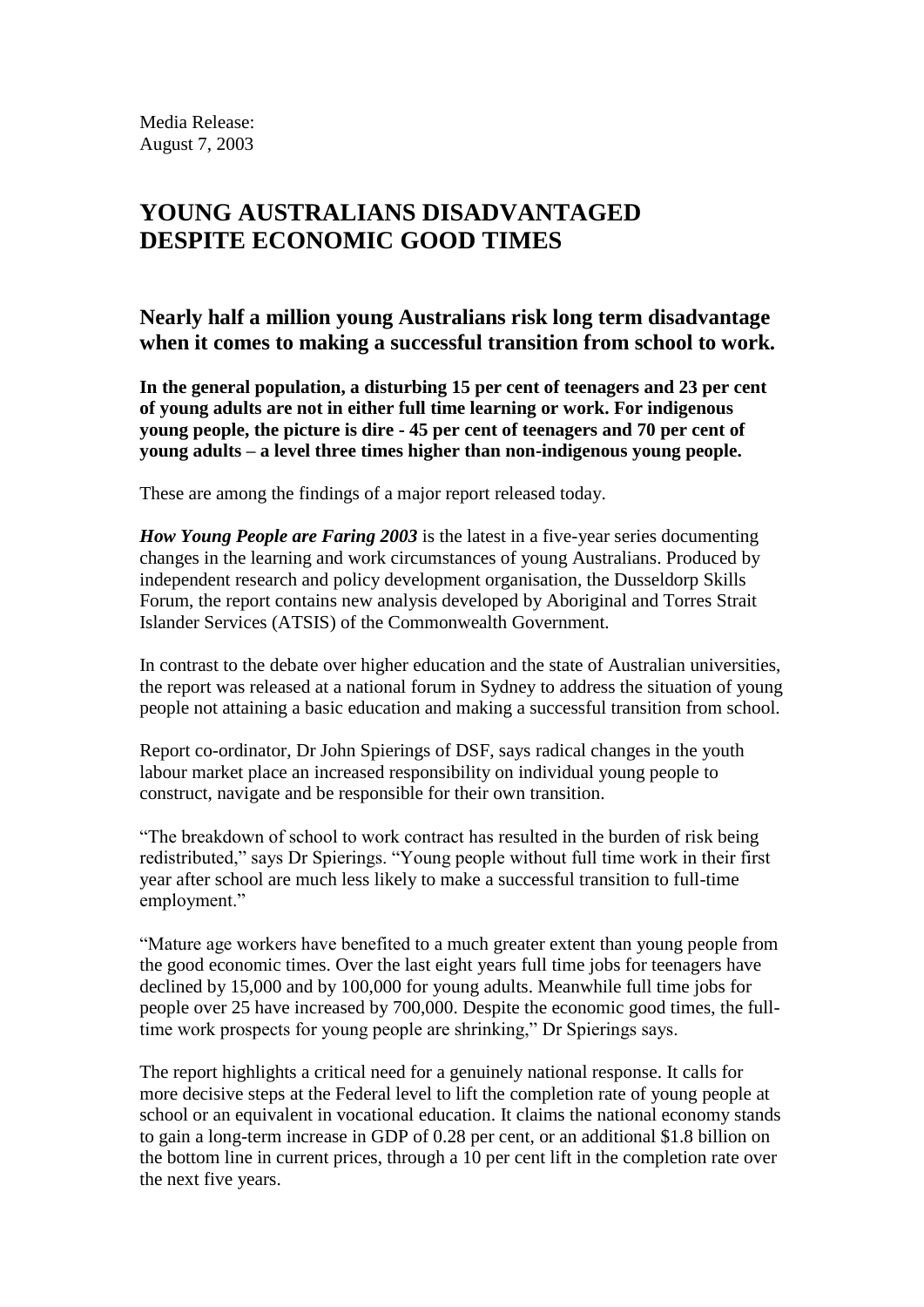Keynote speakers at the forum, attended by representatives of business, government, community and research organizations, were the architects of two of the most significant social reform initiatives to be recommended to the Howard Government.

**Patrick McClure**, CEO of Mission Australia, chaired the Reference Group on Welfare Reform whose final report, *Participation Support for a More Equitable Society*, was released in July 2000.

Salvation Army Captain **David Eldridge** chaired the Prime Minister's Youth Pathways Action Plan Taskforce. His landmark report, *footprints to the future*, was released in 2001 after some 18 months deliberation.

Their addresses examined the implications, implementation and impact of their recommendations and reviewed what progress has been made towards a fairer future for young Australians.

# **Highlights of the report include:**

### **15 to 19 year old teenagers**

- 14.9 per cent or 206,000 teenagers were not in full-time education or full-time employment in May 2003, continuing the trend of the past decade
- a quarter of 18 and 19 year olds were not in full-time education or full-time employment in May 2003
- The highest proportion of teenagers not in full-time learning or work are in Queensland, Western Australia and South Australia

# **20 to 24 year old young adults**

- 23 per cent of young adults were not in full-time education or full-time employment in May 2003
- In 2002, 79 per cent of young adults had completed Year 12 or a post school qualification

#### **Indigenous Young Australians**

- 45 per cent of indigenous teenagers were not in full-time learning or work in 2001
- Nearly 70 per cent of indigenous young adults were not in full-time learning or work (52 per cent unemployed or not in the labour force) in 2001
- An estimated 45 per cent of indigenous young people aged 15-24 years are receiving a Centrelink income support payment (excluding Abstudy)
- Indigenous young people in urban, regional and remote locations face a level of risk of disconnection from learning and work three times greater than nonindigenous young people

# **School leavers**

• Five months after leaving school, 26 per cent (or 76,100 school leavers) were either working part-time but not studying, unemployed, or not in the labour force and not studying